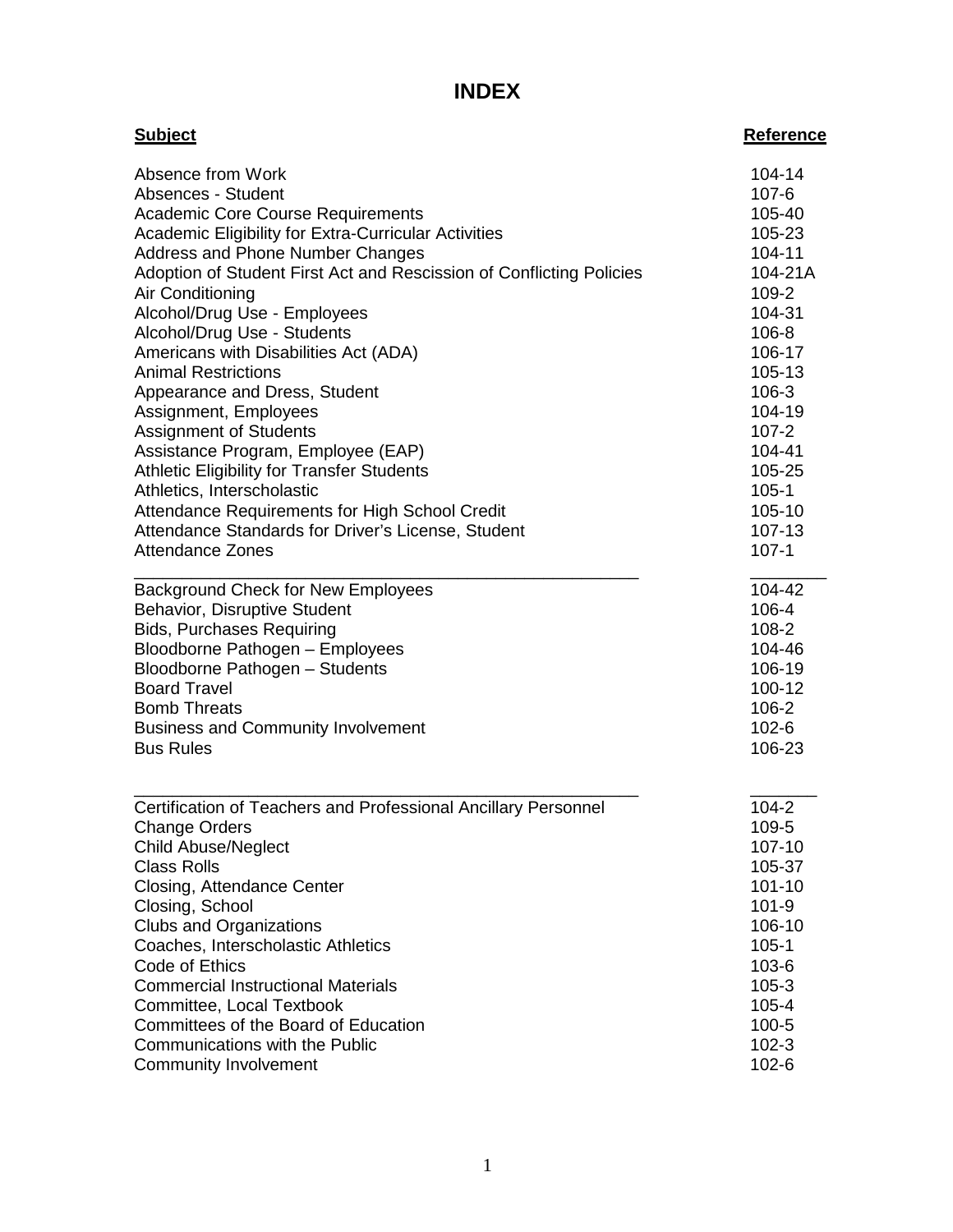| <b>Comparability of Services</b>                                         | 108-6            |
|--------------------------------------------------------------------------|------------------|
| Compensation/Supplements, Employee                                       | 104-40           |
| <b>Consolidating Schools or Facilities</b>                               | 101-14           |
| <b>Contests and Fund Drives</b>                                          | $101 - 2A$       |
| Contract, Cancellation of Tenured Teacher                                | 104-23           |
| Contract, Teacher                                                        | $104 - 4$        |
| Contractual Status (LWOP)                                                | 104-10           |
| <b>Contributed Services, Contract for</b>                                | 109-3            |
| <b>Controversial Issues</b>                                              | 105-14           |
| Cooperative Education Career/Technical Education                         | 105-43           |
| <b>Copyright Restrictions</b>                                            | 105-33           |
| <b>Corporal Punishment</b>                                               | 106-5            |
| Curriculum and Instructional Program                                     | 105-29           |
| <b>Curriculum Guides</b>                                                 | 105-31           |
| Dances, School                                                           | 106-11           |
| Deductions, Payroll                                                      | $108 - 1$        |
| Deposits and Bank Reconciliations                                        | 108-7            |
| Detached Duty (LWP)                                                      | 104-9            |
| Determination and Adoption of Policies                                   | 100-9            |
| <b>Diplomas</b>                                                          | 105-21           |
| <b>Disability Leave</b>                                                  | 104-10           |
| Discipline, Student                                                      | $106 - 1$        |
| Discrimination, Elimination and Prevention of                            | $100 - 8$        |
| <b>Disruptive Behavior</b>                                               | 106-4            |
| Dress, Student                                                           | 106-3            |
| Driver's License, Student Attendance Standards for                       | 107-13           |
| <b>Dual Enrollment</b>                                                   | 105-38           |
| Early Release Program                                                    | 105-39           |
| <b>Elected Official Leave</b>                                            | 104-9            |
| <b>Election Official Leave</b>                                           | 104-9            |
| Electronic-Based Technologies                                            | 105-19           |
| <b>Electronic Devices</b>                                                | 106-7            |
| Emergencies, Reporting to Central Office Personnel                       | 101-11           |
| Employee Assistance Program (EAP)                                        | 104-41           |
| <b>Employee Background Check</b>                                         | 104-42           |
| <b>Employee Compensation/Supplements</b>                                 | 104-40           |
| <b>Employee Dress Code</b>                                               | 104-54           |
| <b>Employee Insurance Committee</b>                                      | 104-37<br>104-39 |
| <b>Employee Sexual Harassment</b>                                        | 104-16A          |
| Employment, Transfer, or Promotion Authorized by the Superintendent      | 109-6            |
| <b>Energy Conservation</b><br>English as a Second Language (ESL) Program | 105-30           |
| <b>Enrollment of Students</b>                                            | $107 - 5$        |
| <b>Equipment and Supplies Management</b>                                 | 108-4            |
| <b>Evaluation of Employees</b>                                           | 104-12           |
| Evaluation of the Superintendent                                         | $100 - 7$        |
| Examinations (Graduation) for Non-Public High School Students            | 105-41           |
|                                                                          |                  |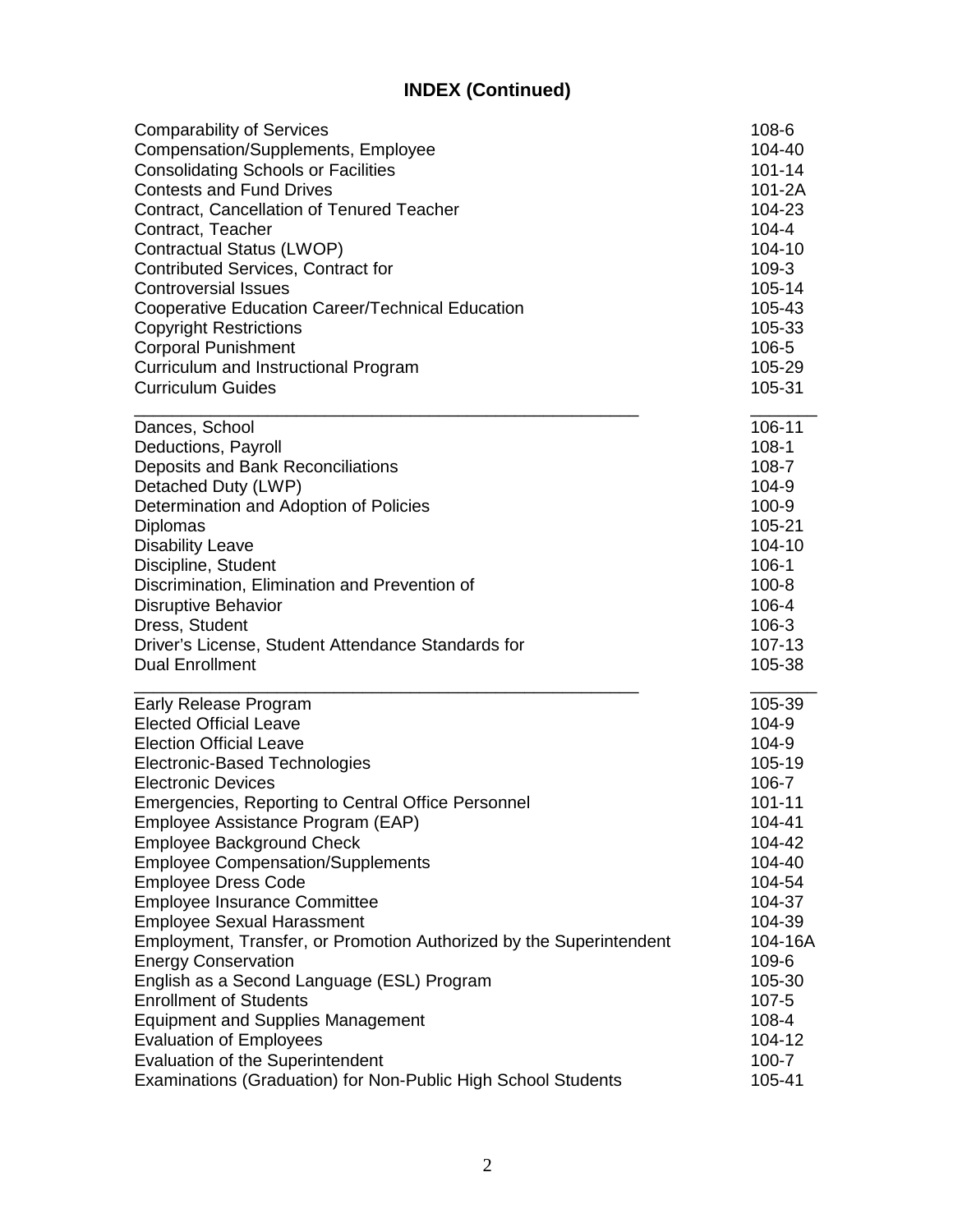| Facilities, Use of School                             | $109-1$    |
|-------------------------------------------------------|------------|
| <b>Family and Medical Leave</b>                       | $104 - 10$ |
| Fees and Charges - Students                           | $105 - 5$  |
| <b>Fighting - Students</b>                            | 106-16     |
| Firearms - Employees                                  | 104-44     |
| <b>Foreign Students</b>                               | $107 - 8$  |
| Fraudulent and Other Wrongful Acts                    | 104-43     |
| Functions of the Board of Education                   | $100 - 1$  |
| <b>Fund Drives, Solicitations, Sales and Contests</b> | $101 - 2A$ |
| <b>Funds - General</b>                                | $108 - 5$  |
| <b>Funds - Use for Political Purposes</b>             | $100 - 4$  |
|                                                       |            |

| General Fund                                                       | 108-5     |
|--------------------------------------------------------------------|-----------|
| Gifts Received by Huntsville City Schools Employees                | $101 - 5$ |
| Gifts to Schools                                                   | $101 - 6$ |
| <b>Graduation Examinations for Non-Public High School Students</b> | 105-41    |
| <b>Grant Proposals</b>                                             | 105-34    |
| Grievances                                                         | $103 - 3$ |
| Grievances, Title IX and 504                                       | $103 - 4$ |
|                                                                    |           |

| Harassment                                                                                   |            |
|----------------------------------------------------------------------------------------------|------------|
| <b>Employee Sexual Harassment</b>                                                            | 104-39     |
| <b>Student Sexual Harassment</b>                                                             | 106-15     |
| Hardship Leave (LWOP)                                                                        | $104 - 10$ |
| <b>High School Class Ring</b>                                                                | 106-12     |
| High School Course Description and Registration Guide                                        | 105-36     |
| <b>Highly Qualified Paraprofessionals</b>                                                    | 104-53     |
| <b>Highly Qualified Teachers</b>                                                             | 104-52     |
| <b>HIPAA</b>                                                                                 | 104-48     |
| Hiring/Employment, Transfer and Promotion                                                    | 104-17     |
| Homepages                                                                                    | 105-32     |
| Homework                                                                                     | 105-20     |
| <b>Illness of Employee</b>                                                                   | 104-36     |
| Illness of or Injury to Students                                                             | 106-13     |
| Immunizations                                                                                | 106-14     |
| Information, Access to                                                                       | $102 - 1$  |
| Instructional Media, Selection of                                                            | 105-2      |
| <b>Instructional Program</b>                                                                 | 105-29     |
| Insurance Committee - Employee                                                               | 104-37     |
| Internet Safety - Employees                                                                  | 104-45     |
| Internet Safety - Students                                                                   | 106-18     |
| Internet/System and School Site Homepages                                                    | 105-32     |
| Interscholastic Athletics                                                                    | $105 - 1$  |
| Issue and Use of Huntsville City Board of Education Provided<br><b>Communication Devices</b> | 104-55     |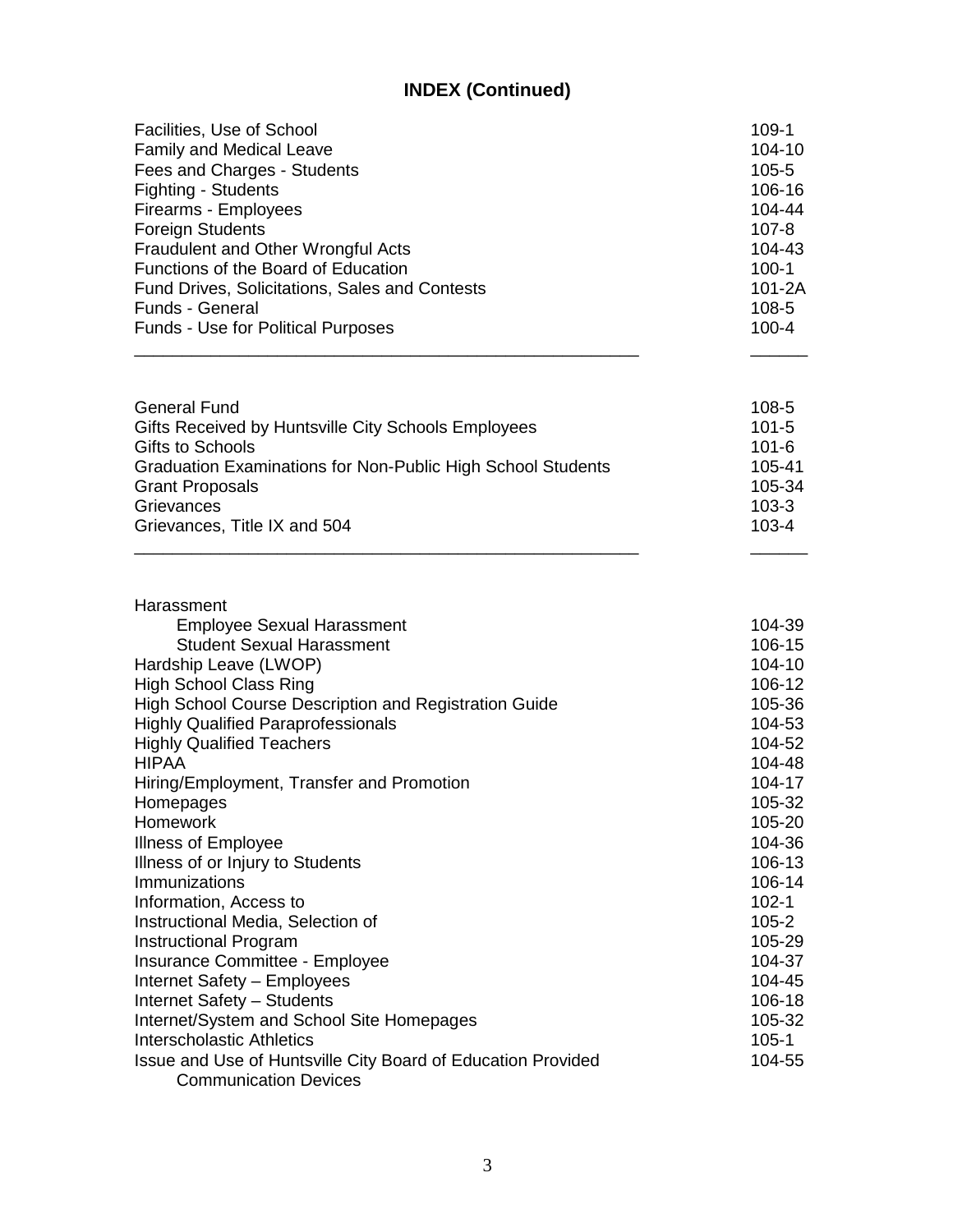| <b>Job Descriptions</b>                                                                                                                                                                                                                                                                                                                                                                        | 104-13                                                                                                       |
|------------------------------------------------------------------------------------------------------------------------------------------------------------------------------------------------------------------------------------------------------------------------------------------------------------------------------------------------------------------------------------------------|--------------------------------------------------------------------------------------------------------------|
| <b>Jury Duty</b>                                                                                                                                                                                                                                                                                                                                                                               | 104-9                                                                                                        |
| Law Enforcement Access to Public Schools<br>Leave With Pay (LWP) --- Sick, Unavoidable, Personal, Detached<br>Duty, Military, Jury Duty, Witness, Election Official,<br>Vacation, Exchange Teacher, Legislative and Publicly Elected                                                                                                                                                           | 102-9                                                                                                        |
| Official, Special Assignment, Professional<br>Leave Without Pay (LWOP) --- Self-Improvement, Family and<br>Medical, Military, Hardship, Short Term, Sabbatical,<br>Vacation and Unused Sick Leave, Reinstatement,                                                                                                                                                                              | 104-9                                                                                                        |
| <b>Contractual Status, Disability</b>                                                                                                                                                                                                                                                                                                                                                          | 104-10                                                                                                       |
| Legislative and Publicly Elected Official Leave                                                                                                                                                                                                                                                                                                                                                | 104-9                                                                                                        |
| Limitations and Responsibilities of Board Members as Individuals                                                                                                                                                                                                                                                                                                                               | $100 - 2$                                                                                                    |
|                                                                                                                                                                                                                                                                                                                                                                                                |                                                                                                              |
| Live Work Career/Technical Education<br><b>Magnet Schools/Programs</b><br><b>Magnet Schools/Programs Personnel</b><br>Make Up Work - Students<br>Maternity (Family/Medical Leave)<br><b>Meal Charge</b><br><b>Medical Examination</b><br><b>Medical Leave</b><br><b>Medication - Students</b><br>Microcomputers/Electronic-Based Technologies<br><b>Military Leave</b><br>Leave With Pay (LWP) | 105-44<br>105-42<br>104-47<br>105-11<br>104-10<br>106-22<br>$104 - 6$<br>104-10<br>107-11<br>105-19<br>104-9 |
| Leave Without Pay (LWOP)                                                                                                                                                                                                                                                                                                                                                                       | 104-10                                                                                                       |
| Minutes - Board of Education                                                                                                                                                                                                                                                                                                                                                                   | $100-3$                                                                                                      |
| Motor Vehicle Use                                                                                                                                                                                                                                                                                                                                                                              | 104-49                                                                                                       |
| Multicultural Infusion Program                                                                                                                                                                                                                                                                                                                                                                 | 105-27                                                                                                       |
| Name Changes                                                                                                                                                                                                                                                                                                                                                                                   | 104-11                                                                                                       |
| New School, Setting up                                                                                                                                                                                                                                                                                                                                                                         | 101-13                                                                                                       |
| <b>News Media Releases</b>                                                                                                                                                                                                                                                                                                                                                                     | $102 - 2$                                                                                                    |
| No Fighting                                                                                                                                                                                                                                                                                                                                                                                    | 106-16                                                                                                       |
| Non-Graduating Seniors, Parent/Guardian Inquiry Regarding<br><b>Grade Status</b><br><b>Normal Progress</b>                                                                                                                                                                                                                                                                                     | 105-18<br>105-22                                                                                             |
| <b>Optional Payroll Deductions</b>                                                                                                                                                                                                                                                                                                                                                             | $108-1$                                                                                                      |
| <b>Orientation of Employees</b>                                                                                                                                                                                                                                                                                                                                                                | 104-18                                                                                                       |
| Overtime/Compensatory Time                                                                                                                                                                                                                                                                                                                                                                     | 104-51                                                                                                       |
| Ownership of Employee-Produced Instructional Materials                                                                                                                                                                                                                                                                                                                                         | 101-12                                                                                                       |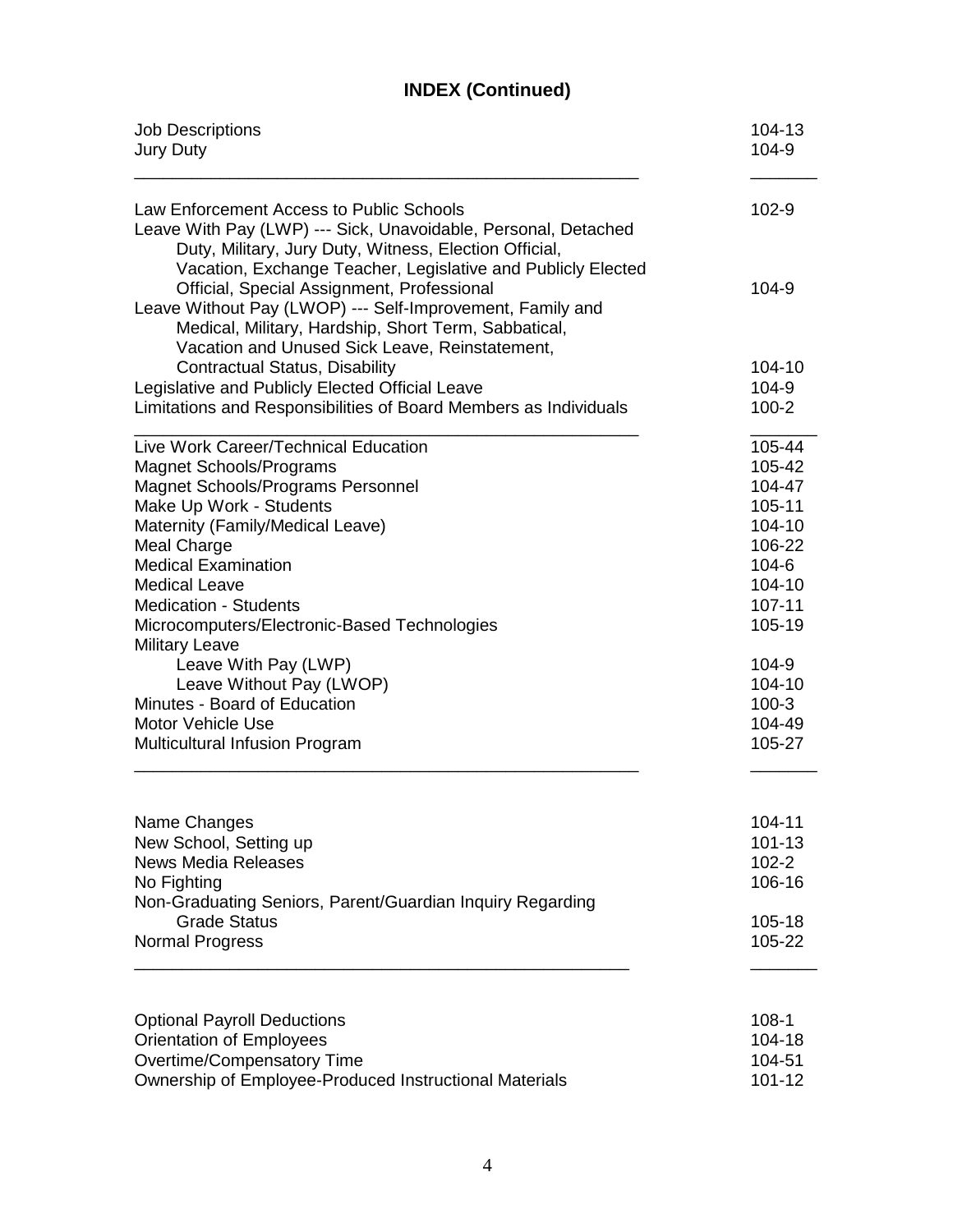| Parent/Teacher Conferences                                                  | 105-24     |
|-----------------------------------------------------------------------------|------------|
| Parental / Citizen Concerns                                                 | $102 - 7$  |
| <b>Parental Involvement</b>                                                 | $102 - 8$  |
| <b>Payroll Deductions</b>                                                   | $108-1$    |
| Performance Evaluation of Employees                                         | 104-12     |
| <b>Personal Leave</b>                                                       | 104-9      |
| <b>Personnel Files</b>                                                      | $103 - 5$  |
| <b>Personnel Orientation</b>                                                | $104 - 18$ |
| <b>Personnel Records</b>                                                    | 104-11     |
| <b>Physical Education, Required</b>                                         | 105-28     |
| Physical Examination (Chest X-Ray/Tuberculin Skin Test) Employee            | 104-30     |
| <b>Physical Examination (Food Service Employees)</b>                        | 104-32     |
| <b>Pilot Programs/Projects</b>                                              | 105-35     |
| Police Authorities, Cooperation with                                        | $102 - 5$  |
| Policies                                                                    | $100 - 9$  |
| <b>Political Rights of Employees</b>                                        | $103 - 1$  |
| <b>Policy Advisory Committee</b>                                            | 100-10     |
| Position Descriptions for Administrative, Supervisory and Support Personnel | 104-13     |
| Possession of Firearms-Employees                                            | 104-44     |
| Possession of Firearms-Visitors                                             | 102-10     |
| <b>Private Tutoring</b>                                                     | 107-15     |
| Probation - Employees                                                       | 104-35     |
| <b>Probation - Student</b>                                                  | $106 - 1$  |
| <b>Professional Leave</b>                                                   | 104-9      |
| Professional Organizations, Membership in                                   | $103 - 2$  |
| <b>Promotion - Student</b>                                                  | $105 - 8$  |
| <b>Promotional Materials</b>                                                | $101-2B$   |
| <b>Pupil Accounting</b>                                                     | $107 - 4$  |
| <b>Purchases Requiring Bids</b>                                             | $108 - 2$  |
| Recording of Time and Attendance                                            | 104-50     |
| <b>Recruiting for Athletes</b>                                              | 105-25A    |
| Reduction in force (RIF)                                                    | 104-28     |
| Reinstatement (LWOP)                                                        | 104-10     |
| Reporting Fraudulent and Other Wrongful Acts                                | 104-43     |
| <b>Required Physical Education</b>                                          | 105-28     |
| Resignation                                                                 | 104-21     |
| Retirement, Teachers Retirement System                                      | $104 - 3$  |
| Rings, Class                                                                | 106-12     |
| <b>Sabbatical Leave</b>                                                     | 104-10     |
| Safety Career/Technical Education                                           | 105-45     |
| <b>Safety Program</b>                                                       | $101 - 3$  |
| Salary Plan for Administrative, Supervisory, and Classified Personnel       | 104-26     |
| Salary Plan for Teacher Personnel                                           | 104-27     |
| Salary Policy for Certificated Employees Covered by Alabama State           | 104-25A    |
| Minimum Salary Schedule                                                     |            |
| <b>Salary Policy for Classified Employees</b>                               | 104-25B    |
| <b>Sales and Contests</b>                                                   | 101-2A     |
| <b>Scheduled Work Periods</b>                                               | 104-7      |
| <b>School Advisory Committee</b>                                            | $101 - 7$  |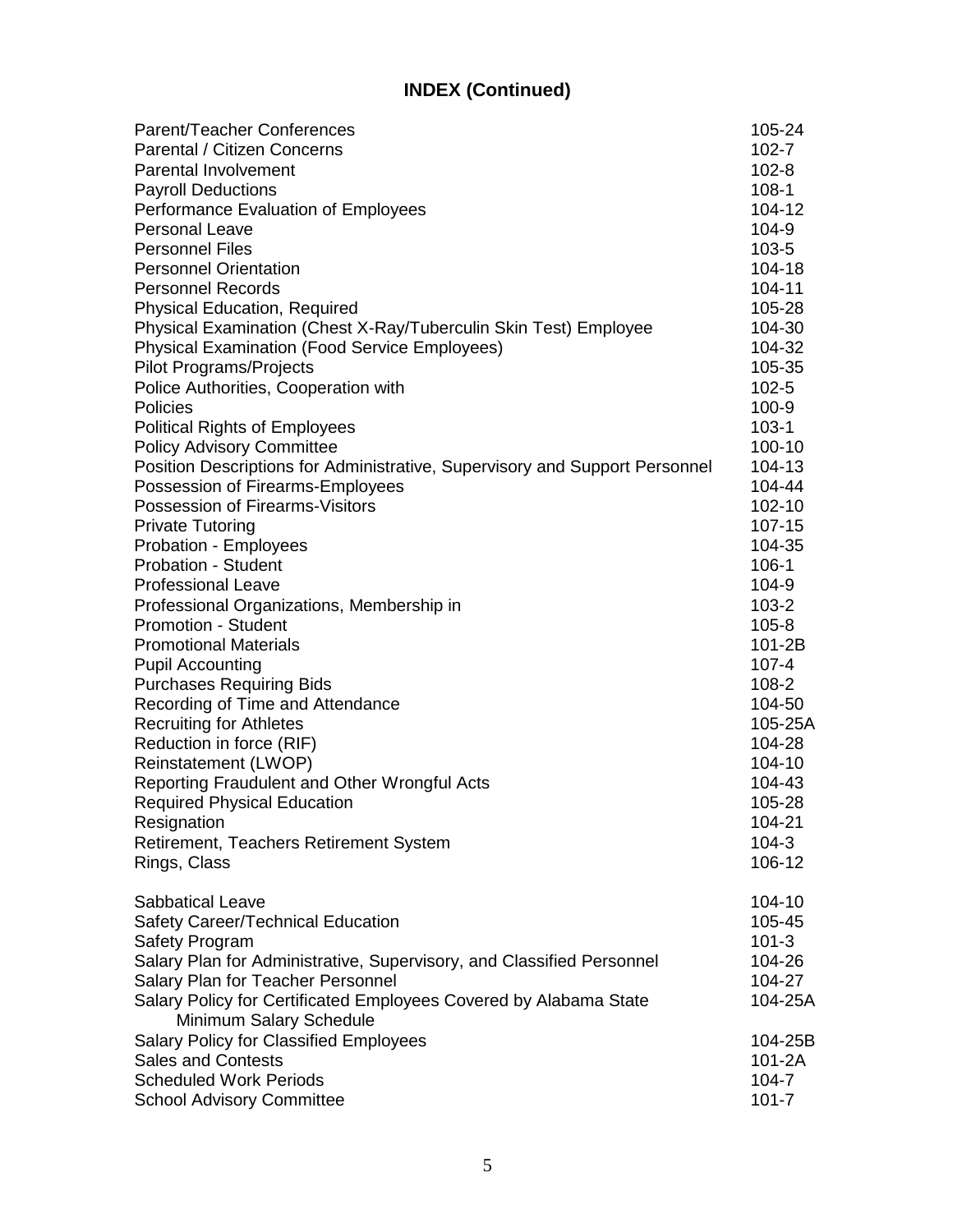| <b>School Board Minutes</b>                                            | $100-3$    |
|------------------------------------------------------------------------|------------|
| <b>School Dances</b>                                                   | 106-11     |
| School Facilities, Use of                                              | $109 - 1$  |
| School Name, Selection of                                              | 100-11     |
| School Property, Disposition of                                        | 108-3      |
| School to School Project                                               | 105-17     |
| <b>School Wellness</b>                                                 | 106-20     |
| Section 504-Rehabilitation Act of 1973/Americans with Disabilities Act | 106-17     |
| Selection of Instructional Materials                                   | $105 - 2$  |
| Selection of School, Facility, and/or Property Name                    | 100-11     |
| Self-Improvement Leave (LWOP)                                          | $104 - 10$ |
| Setting Up a New School                                                | $101 - 13$ |
| Sexual Harassment - Employee                                           | 104-39     |
| Sexual Harassment - Student                                            | 106-15     |
| <b>Short Term Leave</b>                                                | 104-10     |
| <b>Sick Leave</b>                                                      |            |
| Leave With Pay (LWP)                                                   | 104-9      |
| Leave Without Pay (LWOP)                                               | 104-10     |
| Smoking - Employees/Visitors                                           | 104-38     |
| Smoking - Student                                                      | 106-9      |
| Solicitations                                                          | 101-2A     |
| <b>Special Assignment Leave</b>                                        | 104-9      |
| Special Programs - Students                                            | $105 - 6$  |
| <b>Staff Development</b>                                               | 104-29     |
| <b>Student Absences</b>                                                | 107-6      |
| Student Attendance Standards for Driver's License                      | 107-13     |
| <b>Student Discipline</b>                                              | $106 - 1$  |
| <b>Student Harassment</b>                                              | 106-21     |
| <b>Student/Parent Handbook</b>                                         | 107-12     |
| <b>Student Promotion</b>                                               | $105 - 8$  |
| <b>Student Records</b>                                                 | $107 - 7$  |
| <b>Student Sexual Harassment</b>                                       | 106-15     |
| <b>Student Transfers</b>                                               | $107 - 3$  |
| <b>Student Trips</b>                                                   | 105-12     |
| <b>Substitute Teachers</b>                                             | 104-15     |
| <b>Superintendent's Advisory Committee</b>                             | $101 - 1$  |
| Suspension, Student                                                    | $106 - 1$  |
|                                                                        |            |

| Teachers' Retirement System of Alabama                  | $104 - 3$  |
|---------------------------------------------------------|------------|
| <b>Tenure for Certified Teachers</b>                    | $104 - 5$  |
| Termination                                             | 104-22     |
| <b>Textbook Committee, Local</b>                        | $105 - 4$  |
| <b>Training for Board Members</b>                       | $100 - 13$ |
| <b>Transfers - Student</b>                              | $107 - 3$  |
| <b>Transfers - Students from Non-Accredited Schools</b> | $107 - 14$ |
| Tuberculin Skin Test - Employee                         | 104-30     |
| Tutoring                                                | $105-9$    |